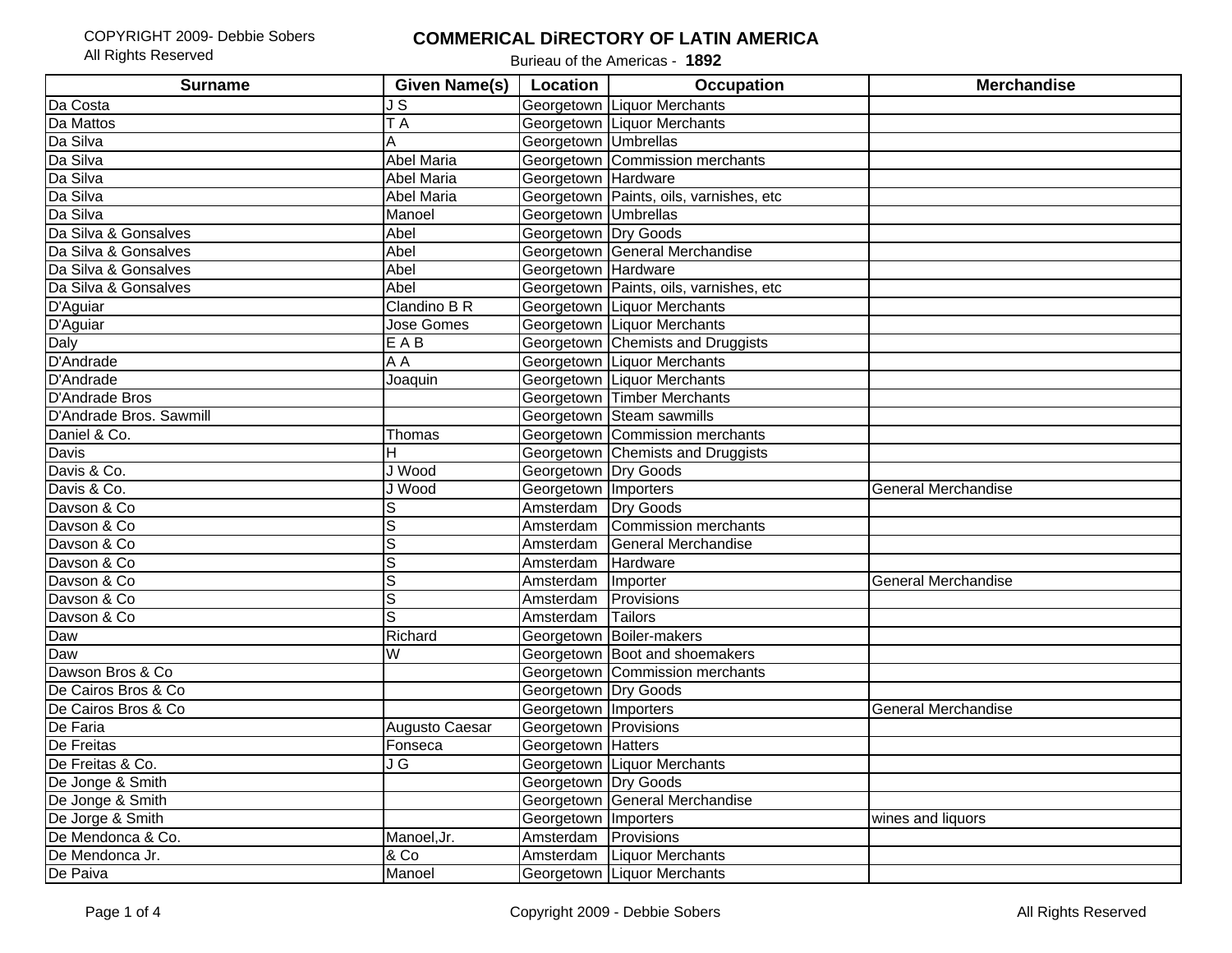## **COMMERICAL DiRECTORY OF LATIN AMERICA**

| <b>Surname</b>                              | Given Name(s)                       | <b>Location</b>       | <b>Occupation</b>                                | <b>Merchandise</b>                          |
|---------------------------------------------|-------------------------------------|-----------------------|--------------------------------------------------|---------------------------------------------|
| De Rooy & Co.                               | J W                                 | Georgetown Saddlers   |                                                  |                                             |
| De Souza                                    | $\overline{\mathsf{FF}}$            |                       | Georgetown Liquor Merchants                      |                                             |
| <b>DeFreitas</b>                            | Julio                               |                       | Amsterdam Liquor Merchants                       |                                             |
| Delph                                       | JF                                  |                       | Georgetown Cabinet makers & Upholsterers         |                                             |
| Delph                                       | J T                                 |                       | Georgetown Cabinet makers & Upholsterers         |                                             |
| Demerara Crushed Feed & Grocery Co          |                                     | Georgetown Provisions |                                                  |                                             |
| Demerara Crushed Feed & Grocery Co.         |                                     | Georgetown Importers  |                                                  | <b>General Merchandise</b>                  |
| Demerara Ice House & Aerated Waters Factory |                                     | Georgetown Importers  |                                                  |                                             |
| Denny                                       | Jn oE                               |                       | Georgetown Boot and shoemakers                   |                                             |
| DeSouza                                     | JL                                  |                       | Georgetown Chemists and Druggists                |                                             |
| D'Gouveia                                   | M Gomes                             |                       | Georgetown Liquor Merchants                      |                                             |
| <b>D'Oliveira</b>                           | Þ                                   |                       | Georgetown Liquor Merchants                      |                                             |
| D'Oliveyra Co.                              | E                                   | Georgetown Dry Goods  |                                                  |                                             |
| D'Oliveyra Co.                              | E                                   |                       | Georgetown General Merchandise                   |                                             |
| D'Oliveyra Co.                              | E                                   | Georgetown Importers  |                                                  | dry goods, jewelry, musical instruments etc |
| D'Oliveyra Co.                              | E                                   |                       | Georgetown Music Stores                          |                                             |
| Dos Santos                                  | $\overline{\mathsf{J}\,\mathsf{P}}$ |                       | Georgetown Liquor Merchants                      |                                             |
| Dos Santos                                  | Silvestre                           |                       | Georgetown Liquor Merchants                      |                                             |
| <b>Dottin</b>                               | <b>WC</b>                           |                       | Georgetown Boot and shoemakers                   |                                             |
| Douglas                                     | Wiliam                              |                       | Georgetown Chemists, agricultural and analytical |                                             |
| Downes & Co                                 |                                     |                       | Amsterdam Chemists and Druggists                 |                                             |
| Drayton                                     | John C                              | Georgetown Saddlers   |                                                  |                                             |
| Edey                                        | George                              |                       | Georgetown Building Contractors                  |                                             |
| Edghill                                     | P E                                 |                       | Georgetown Chemists and Druggists                |                                             |
| Edghill & Co.                               | P E                                 | Georgetown Saddlers   |                                                  |                                             |
| Elliot                                      | $E$ B                               |                       | Amsterdam Gold & Silver smiths                   |                                             |
| Elliott                                     | E B                                 |                       | Amsterdam Watchmakers and jewelers               |                                             |
| Elliott                                     |                                     | Amsterdam             | Tailors                                          |                                             |
| Emerson                                     | Albert                              | Georgetown Saddlers   |                                                  |                                             |
| <b>Estwick</b>                              | John D                              | Georgetown Saddlers   |                                                  |                                             |
| <b>Estwick</b>                              | Jos                                 |                       | Georgetown Tailoring establishments              |                                             |
| Evelyn                                      | R                                   |                       | Georgetown Building Contractors                  |                                             |
| Faria                                       | Jose De Franca                      |                       | Georgetown Liquor Merchants                      |                                             |
| Farinha & Co                                |                                     |                       | Georgetown Liquor Merchants                      |                                             |
| Farnum & Co                                 |                                     |                       | Georgetown Commission merchants                  |                                             |
| Farnum & Co                                 |                                     | Georgetown Exporters  |                                                  |                                             |
| Farnum & Co                                 |                                     | Georgetown Importers  |                                                  | <b>General Merchandise</b>                  |
| Feelin                                      | <b>James</b>                        |                       | Georgetown Gold & Silver smiths                  |                                             |
| Fernandes                                   | Manoel                              |                       | Georgetown Timber Merchants                      |                                             |
| <b>Fernandes Bros</b>                       |                                     | Georgetown Saddlers   |                                                  |                                             |
| Ferreira                                    | Antonio                             |                       | Georgetown Liquor Merchants                      |                                             |
| Ferreira                                    | Pedro                               |                       | Georgetown Boot and shoemakers                   |                                             |
| Ferreira                                    | Remigio                             |                       | Georgetown Liquor Merchants                      |                                             |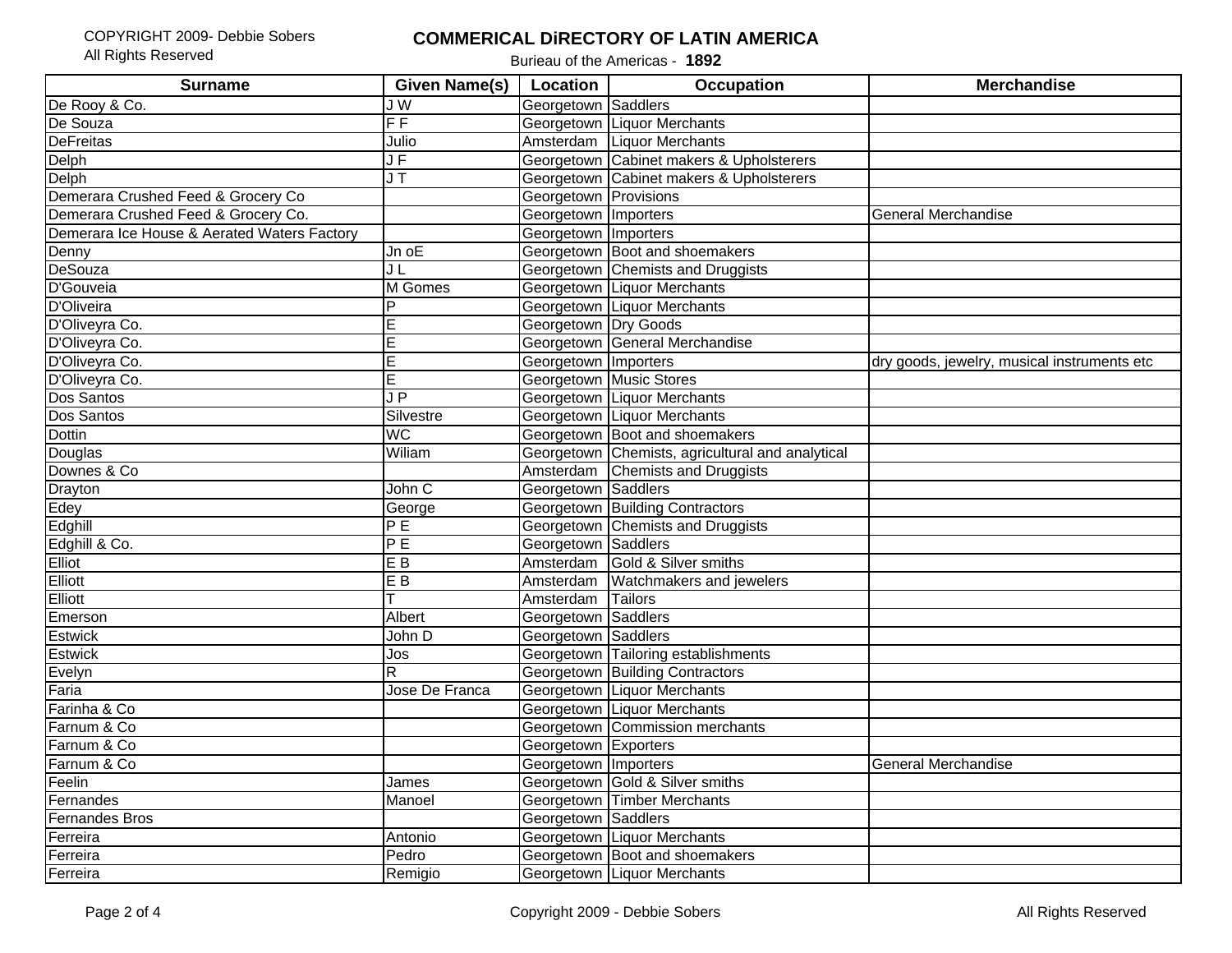## **COMMERICAL DiRECTORY OF LATIN AMERICA**

| <b>Surname</b>            | <b>Given Name(s)</b> | Location              | <b>Occupation</b>                                | <b>Merchandise</b> |
|---------------------------|----------------------|-----------------------|--------------------------------------------------|--------------------|
| Ferreira                  | ΓА                   |                       | Georgetown Liquor Merchants                      |                    |
| Ferreira & Co             |                      | Georgetown Exporters  |                                                  |                    |
| Ferreira & Co             |                      |                       | Georgetown Liquor Merchants                      |                    |
| Ferreira & Co             |                      | Georgetown Provisions |                                                  |                    |
| Ferrel                    | John                 | Amsterdam Saddlers    |                                                  |                    |
| Flett                     | Smith & McGregor     | Georgetown Dry Goods  |                                                  |                    |
| Fogarty                   | William              | Georgetown Dry Goods  |                                                  |                    |
| Fonseca                   | E G                  |                       | Georgetown Chemists and Druggists                |                    |
| Forbes & Co               |                      | Georgetown Hardware   |                                                  |                    |
| Forbes & Co               |                      | Georgetown Provisions |                                                  |                    |
| Ford                      | Earnest              | Georgetown Plumbers   |                                                  |                    |
| Ford                      | W                    |                       | Georgetown Tailoring establishments              |                    |
| Forte                     | H A                  | Georgetown Plumbers   |                                                  |                    |
| Franck                    | Joseph               |                       | Georgetown Chemists, agricultural and analytical |                    |
| Franker                   | B                    |                       | <b>Georgetown Building Contractors</b>           |                    |
| Fraser                    | G A                  |                       | Georgetown Gold & Silver smiths                  |                    |
| Fraser                    | H                    | Amsterdam Saddlers    |                                                  |                    |
| Fuller                    | U W                  |                       | Georgetown Chemists, agricultural and analytical |                    |
| Gale                      | $C$ H                |                       | Georgetown Gold & Silver smiths                  |                    |
| Gale                      | $\overline{C}$       |                       | Georgetown Music Stores                          |                    |
| Garnett & Co              |                      |                       | Georgetown Commission merchants                  |                    |
| Garnett & Co              |                      | Georgetown Dry Goods  |                                                  |                    |
| Garnett & Co              |                      |                       | Georgetown General Merchandise                   |                    |
| Garnett & Co              |                      |                       | Georgetown Liquor Merchants                      |                    |
| Gaskin                    | CP                   |                       | Amsterdam Liquor Merchants                       |                    |
| Gaskin                    | Samuel               | Georgetown Plumbers   |                                                  |                    |
| George                    | Simeon Benjamin      |                       | Georgetown Cabinet makers & Upholsterers         |                    |
| Georgetown Sawmill        |                      |                       | Georgetown Steam sawmills                        |                    |
| <b>Georgetown Sawmill</b> |                      |                       | Georgetown Timber Merchants                      |                    |
| Goddard                   | lH.                  |                       | Georgetown Cabinet makers & Upholsterers         |                    |
| Goddard                   | Joseph               |                       | Georgetown Cabinet makers & Upholsterers         |                    |
| Goldsmith                 | FE                   | Georgetown Dry Goods  |                                                  |                    |
| Gomes                     | Antonio              |                       | Georgetown Liquor Merchants                      |                    |
| Gomes                     | Diogo                | Amsterdam Hardware    |                                                  |                    |
| Gomes                     | Diogo                | Amsterdam Provisions  |                                                  |                    |
| Gomes                     | JBN                  | Georgetown Hatters    |                                                  |                    |
| Gomes                     | John                 |                       | Georgetown Boot and shoemakers                   |                    |
| Gomes                     | <b>Jose Soares</b>   |                       | Georgetown Liquor Merchants                      |                    |
| Gonsalves                 | Antonio Sr           |                       | Georgetown Timber Merchants                      |                    |
| Gonsalves                 | Jacintho             |                       | Georgetown Liquor Merchants                      |                    |
| Gonsalves & Co            |                      |                       | Georgetown Liquor Merchants                      |                    |
| Gonsalves, Jose           | & Wm Shields         |                       | Georgetown Timber Merchants                      |                    |
| Grainger                  | Wm                   | Georgetown Saddlers   |                                                  |                    |